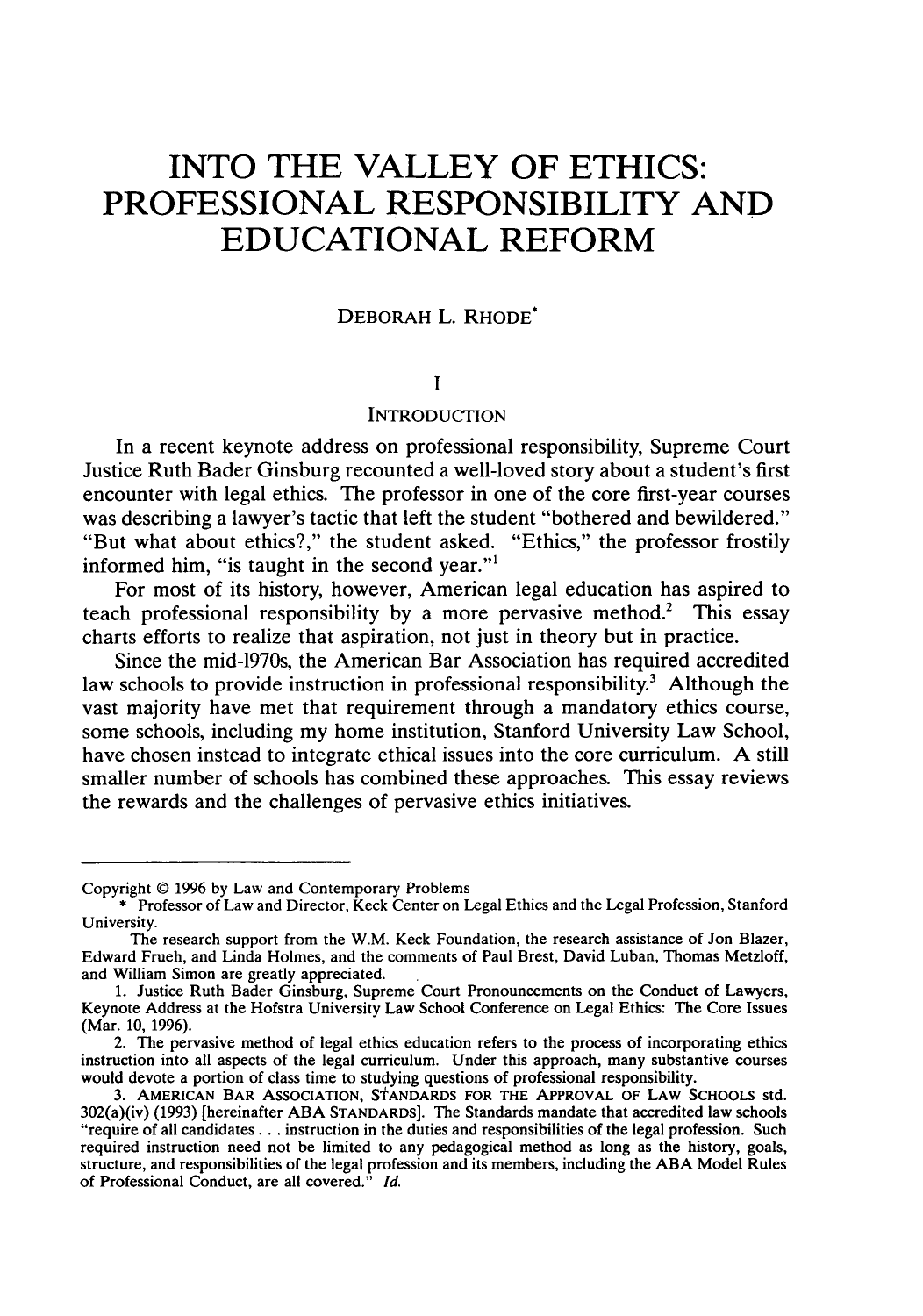I have argued at length elsewhere that law schools should address issues of professional responsibility throughout the curriculum as well as in specialized courses.4 I will not restate that argument here except to note its central premise: Legal ethics deserves discussion in all substantive areas because it arises in all substantive areas. Faculty who decline, explicitly or implicitly, to address ethical issues encourage future practitioners to do the same. To confine professional responsibility discussions to a single required course marginalizes their importance and undermines their most important message: that moral responsibility is a crucial constituent of all legal practice. This essay is directed to audiences who share that view or who are at least interested in its curricular implications.

The rewards of a pervasive approach to professional responsibility instruction are substantial, but so are the barriers to realizing them. Stanford's experience is illuminating on both counts. Its initiatives, together with similar efforts at other institutions, suggest some general insights about the value of curricular integration.

This essay begins in Part II by examining the central features of effective professional responsibility instruction. Part III then addresses the most common criticisms of legal ethics curricula. Part IV concludes by suggesting that the most successful approach is likely to combine pervasive instruction and some required courses.

# II

#### EFFECTIVE ETHICS INSTRUCTION

David Luban, my coauthor on a legal ethics casebook, once opened a workshop on teaching legal ethics with Tolstoy's observation that every unhappy family is unhappy in its own way.<sup>5</sup> Luban went on to suggest that the same is true of every professional responsibility course. There are inherent problems and infinite ways to fail in teaching this subject, particularly to captive graduatelevel audiences. I personally have experimented with most forms of failure, and the following discussion builds on the experiences that I have not yet managed to repress.

Over the last sixteen years, I have taught professional responsibility at various law schools and in various incarnations. My experiences have included mandatory upperlevel courses ranging from fifty to 150 students, small seminars of under ten students, and almost everything in between. Some of these courses have provided a brief overview for first-year students or an advanced, intensive program for third-year students. I have relied on lectures, role-plays, case histories, hypothetical problems, videos, and guests from practice and related academic disciplines.

<sup>4.</sup> **DEBORAH L. RHODE, PROFESSIONAL RESPONSIBILITY: ETHICS BY THE PERVASIVE** METHOD **3-8** (1994); Deborah L. Rhode, *Ethics by the Pervasive Method,* 42 **J. LEGAL EDUc. 31 (1992).**

**<sup>5.</sup>** David Luban, *Epistemology and Moral Education,* **33 J. LEGAL EDUC. 636 (1983).**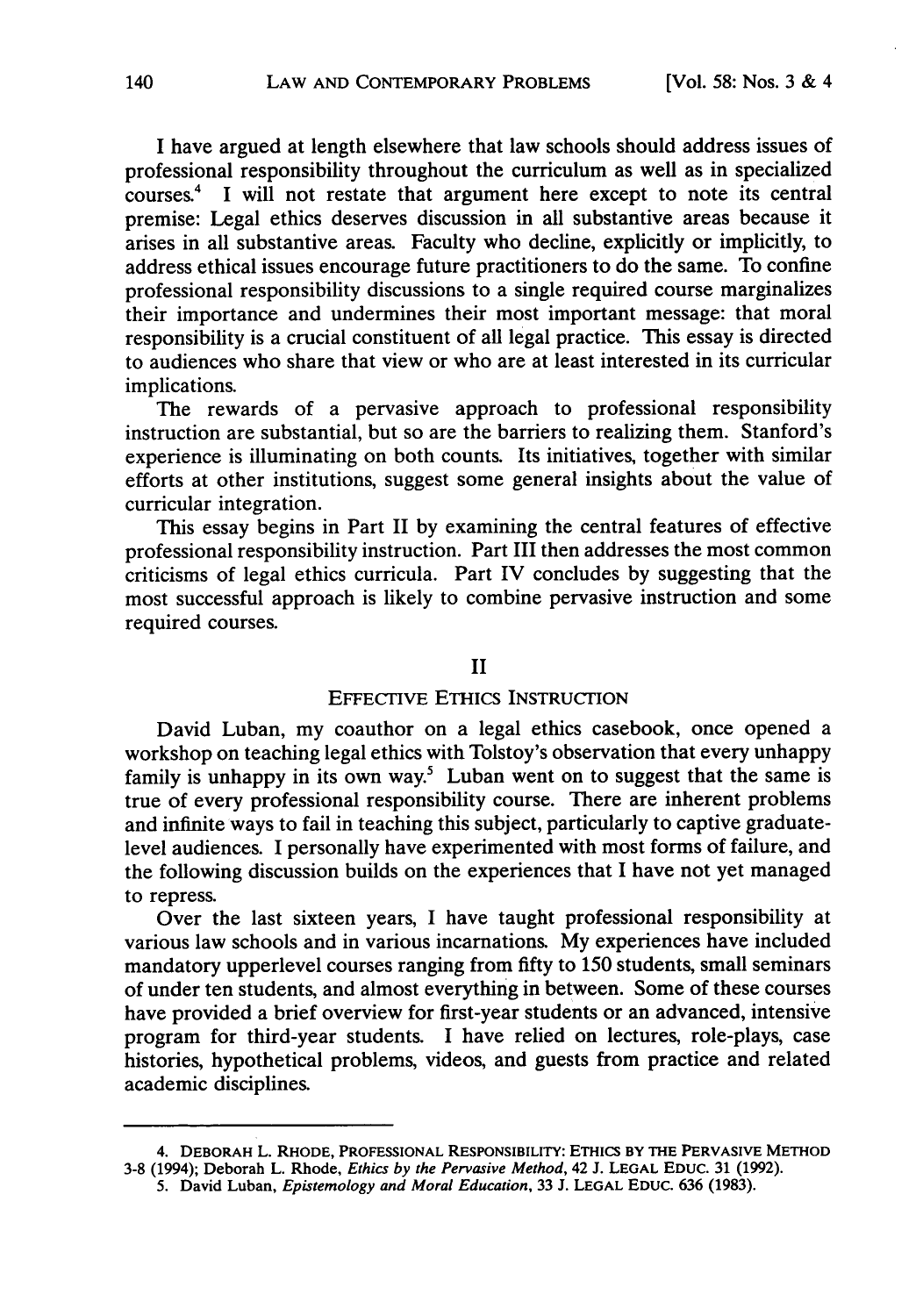The one context in which I have not taught professional responsibility is clinics, and, partly for that reason, I am convinced that they may be the best settings for such instruction.<sup>6</sup> However, they are also one of the most expensive ways of teaching legal ethics and should not be a substitute either for the pervasive approach or for classes focusing on specialized issues such as bar regulatory structures. Indeed, to give clinics a monopoly on professional responsibility instruction would further marginalize its significance in the eyes of many faculty and students.

My experience with various teaching formats, together with secondary literature, student and faculty survey responses, and war stories from other colleagues, leads me to several general conclusions and one overarching disclaimer.<sup>7</sup> The disclaimer falls along the lines of the social science cliché that no generalization is worth anything, including this one. For every tendency that I am about to describe, there are multiple exceptions. Any strategy has tradeoffs. Gifted teachers can succeed with almost any professional responsibility approach; unmotivated or uninformed teachers can mess up the most engaging material. But accumulated wisdom on ethics instruction suggests that some approaches are more likely to work than others. Effective programs generally require a strong institutional commitment to the subject, together with well-structured course materials and methods for evaluating student performance. Other important features include interactive teaching formats, opportunities for faculty and student choice, and tolerant classroom approaches that are neither value-neutral nor overly rule-bound.

# A. Institutional Commitment

The most important characteristic of effective professional responsibility programs is the message that the subject is itself important. Although few faculty would disagree in principle, they can inadvertently sabotage that signal in practice. Failure to include significant ethics material in course assignments,

<sup>6.</sup> For an argument about the comparative virtues of clinical approaches, see David Luban & Michael Millemann, Good *Judgement. Ethics Teaching in Dark Times,* 9 GEO. **J.** LEGAL ETHICS 31 (1995). For general discussion of the value of such approaches, see Mary C. Daly et al., *Contextualizing Professional Responsibility: A New Curriculum for a New Century,* 58 LAW & CONTEMP. PROBS. 193 (Summer/Autumn 1995); Christine Mary Venter, *Encouraging Personal Responsibility-An Alternative Approach to Teaching Legal Ethics,* 58 LAW & CONTEMP. PROBS. 287 (Summer/Autumn 1995). Some of the same advantages can be achieved through simulation. *See* Robert P. Burns, *Teaching the Basic Ethics Class through Simulation: The Northwestern Program in Advocacy and Professionalism,* 58 LAW **&** CONTEMP. PROBs. 37 (Summer/Autumn 1995).

<sup>7.</sup> My data include a survey of the entire Stanford student body in 1991 (response rate 40%), a survey of the first year Stanford class in 1994 (response rate 74%), and a survey of 155 second- and third-year students enrolled in my 1995 New York University professional responsibility class (response rate 33%). About two-thirds of the entire Stanford faculty completed questionnaires in 1991, and about one-third of participating faculty completed questionnaires in 1995. Both student and faculty questionnaires focused on the desirability and adequacy of instruction through the pervasive method and through a required ethics course. Copies of all surveys and questionnaires are on file with the author.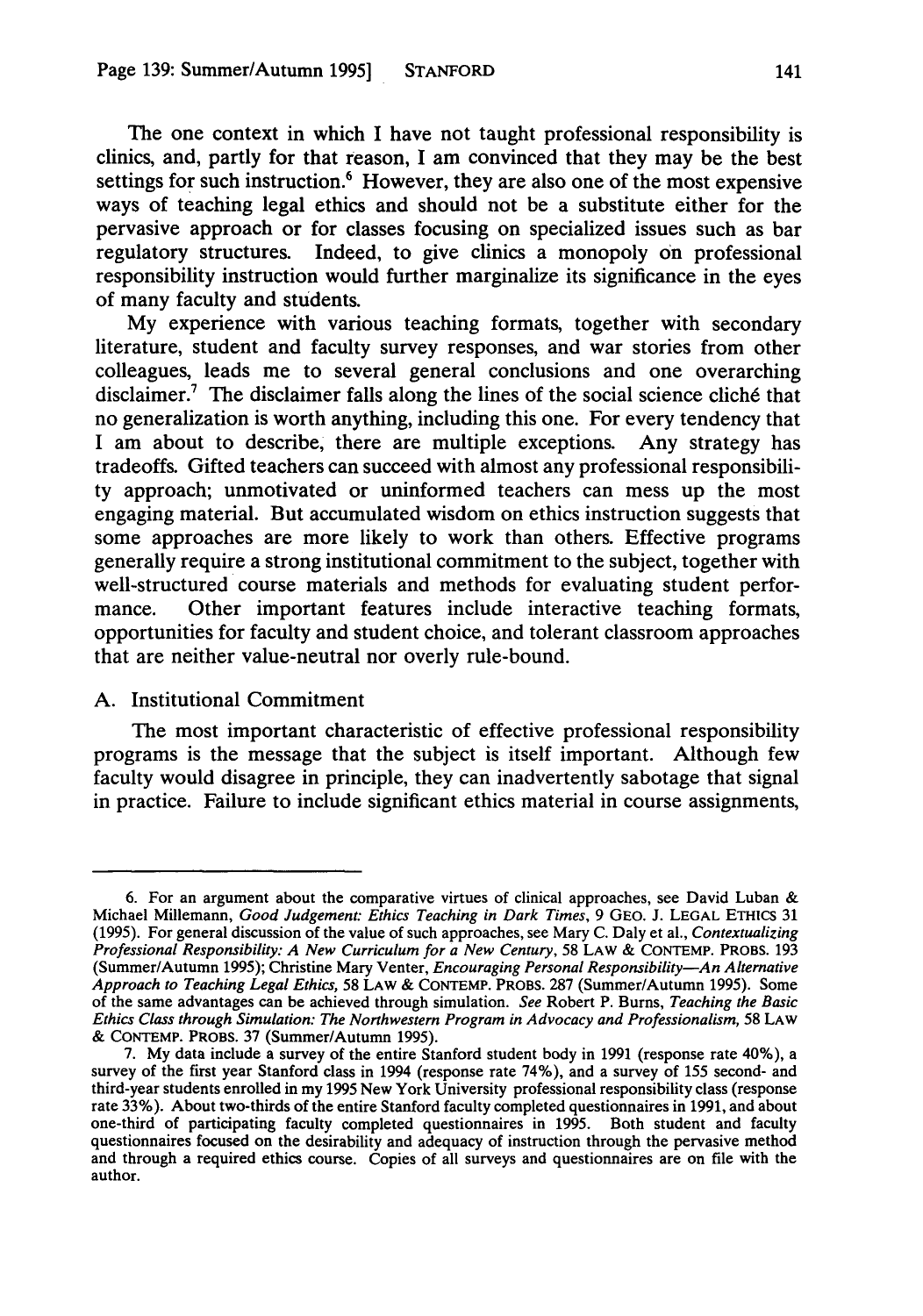in classroom discussions, and in exams or written assignments will undercut the basic purpose of required coverage. The most common problem is reliance on a pervasive approach that is not,

in fact, pervasive. Although Stanford has long struggled with that problem, it has also made striking progress. After years of gentle administrative prodding by Dean Paul Brest, the school recently made a major effort to strengthen faculty support. With substantial assistance from the W.M. Keck Foundation, that effort has now produced an impressive institutional commitment. In the fall of 1994 and 1995, all Stanford faculty members teaching mandatory firstyear courses agreed to set aside at least two full class hours for ethical discussion, accompanied by significant written materials.<sup>8</sup> In addition, first-year students have been required to attend a number of special professional responsibility programs and to complete an exercise or written assignment. The programs have been subject to ongoing evaluation and revision. In the spring of 1996, the faculty decided to encourage but not require first-year instructors to continue covering professional responsibility issues. The faculty also added a requirement that students complete at least one unit of upperlevel instruction in ethics, either through a basic professional responsibility course or through other substantive courses that include significant ethics material.

These curricular initiatives reflect a significant advance over preceding years. First-year courses now consistently cover substantial legal ethics material, much of it published in *Professional Responsibility: Ethics by the Pervasive Method.9* The book includes nine chapters that survey core concepts in professional responsibility and ten chapters that integrate ethical issues into basic first-year and upperlevel courses.<sup>10</sup> At Stanford, the core-concept chapters form the basis of the introductory professional responsibility sessions for first-year students and the foundation for an upperlevel elective professional responsibility course. The substantive chapters provide material that professors may adapt for their individual classes.

This material raises a broad range of issues that corresponds to the substantive framework of leading casebooks. Coverage includes relevant provisions of the Model Rules of Professional Conduct and the Model Code of Professional Responsibility, as well as leading cases, scholarly and journalistic commentary, bar ethics rulings, and related interdisciplinary material. These selections are structured around hypothetical problems that are not entirely hypothetical. Almost all of them draw on actual situations involving real lives

<sup>8.</sup> Through support from the W.M. Keck Foundation, faculty were eligible for summer stipends to add materials for first-year courses. Some professors also received more substantial stipends to develop upperlevel courses that devoted substantial attention to ethics issues.

<sup>9.</sup> RHODE, PROFESSIONAL RESPONSIBILITY, supra note 4.

<sup>10.</sup> The overview chapters address the following: traditions of moral reasoning; regulation of the profession; the advocate's role; the adversary system; confidentiality; conflicts of interest; negotiation and mediation; and the lawyer-client relationship. The substantive chapters involve civil procedure, constitutional law, contracts, corporate law, criminal law and procedure, evidence and trial advocacy, family law, property, tax, and torts.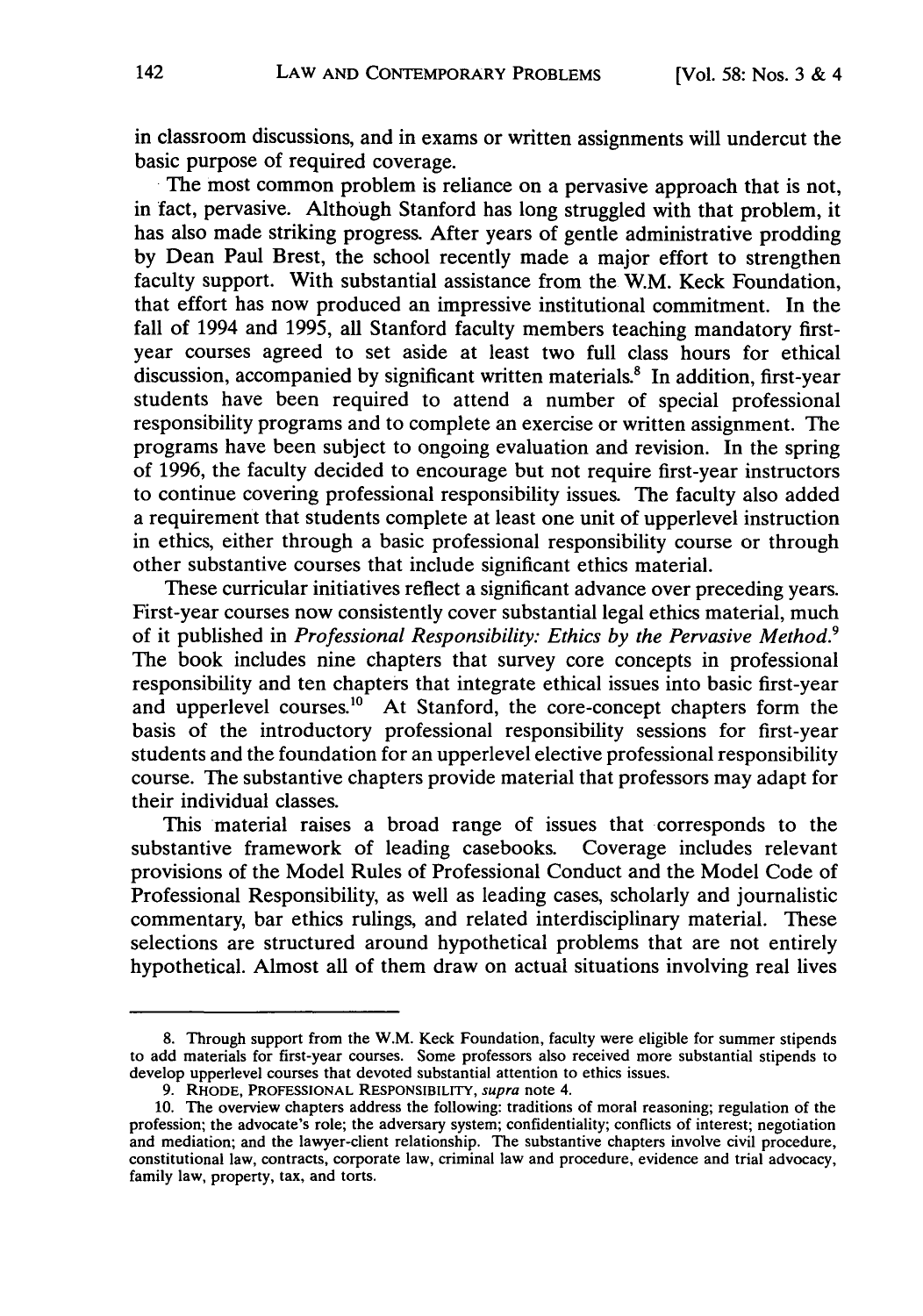and real consequences. Many professors add or substitute other texts, legal cases, videotapes, and presentations by practitioners.

To assist faculty in course preparation, Stanford's Keck Center now distributes an annotated bibliography of innovative teaching materials on legal ethics and the legal profession.<sup>11</sup> This bibliography includes both published and unpublished texts and videos, indexed by author and subject matter. The point of this bibliography, as well as my own text on the pervasive method, is to accommodate a wide variety of teaching preferences and priorities.<sup>12</sup>

Although substantial room for progress remains, the availability of such materials, together with an increased institutional commitment, has greatly improved Stanford's ethics program. In recent surveys, most students indicated that professional responsibility is an important and interesting topic, and that professors who are committed to the subject provide effective instruction. However, questionnaire responses also revealed that ethics discussions are still not sufficiently frequent nor well integrated into first-year courses. As one student noted, professional responsibility coverage too often seems "somewhat of an add **on..** . . It feels like we are [only] doing an obligatory ethics problem here and there" rather than engaging in sustained analysis.

Students also commented on a related problem: Professors who subtly or not so subtly conveyed a sense that ethics is unimportant. A few faculty members saved professional responsibility issues for "the last five minutes of class," made clear that such issues would not be on the exam, or appeared apologetic about having to take "time away from the 'substance' of the course." Picking up on these cues, some students did not treat ethics issues seriously; they neither did the reading nor took notes on class discussions. This, in turn, reinforced certain faculty members' reluctance to devote substantial time to professional responsibility concerns. The result was a self-perpetuating cycle. As one professor concluded, "Unless I test on it (which would alter my course substantially), the students treat [ethics material] as a lark."

The solution follows obviously from the diagnosis. Pervasive ethics will work only if professors are in fact willing to alter their courses and to include ethics issues on exams. Summarizing a common view, one student concluded that "ethics should definitely be incorporated into all of the courses. **. .** . But there needs to be more of [a] real commitment to do that."

A related problem involves over-reliance on supplemental ungraded ethics programs. Scheduling these events when students have strong competing concerns can exacerbate the problem. Like other law schools, Stanford has had mixed experience with including special ethics programs during orientation week. Attempting to convey crucial substantive material in these sessions is usually a mistake; first-year students are more likely to worry about whether

**<sup>11.</sup>** The bibliography is reprinted in this issue of *Law and Contemporary Problems.* Deborah L. Rhode, *Annotated Bibliography of Materials on Teaching Legal Ethics,* 58 LAW & CONTEMP. PROBS. 363 (Summer/Autumn 1995).

<sup>12.</sup> RHODE, **PROFESSIONAL** RESPONSIBILITY, supra note 4.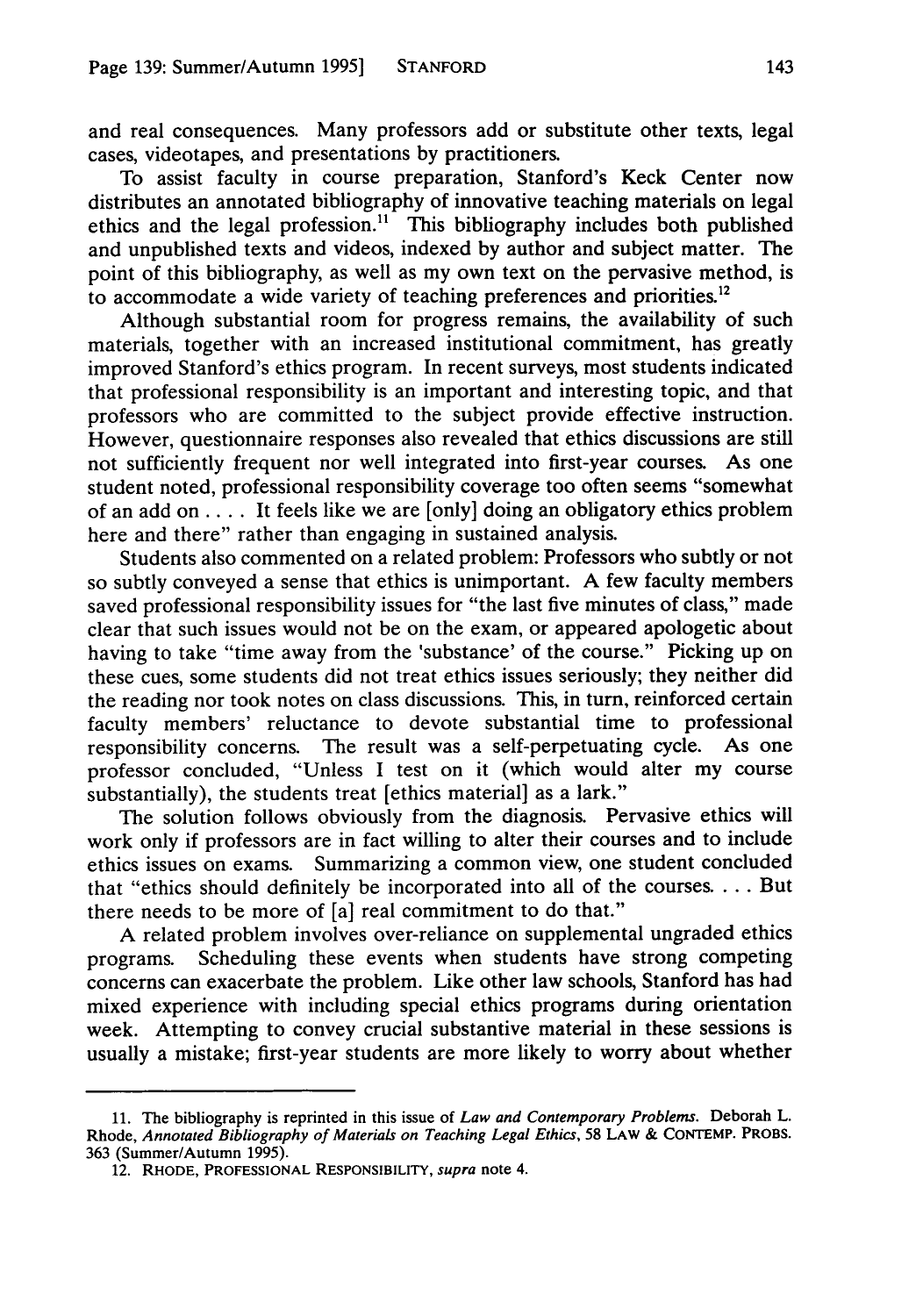they can get their phones connected than whether they understand the difference between the Model Code and the Model Rules. However, raising ethical issues at the outset of law school can also have significant symbolic value. The challenge is to find compelling material, such as film, case history, or a panel on a controversial topic that engages without overwhelming students.

Another common problem is scheduling intensive ungraded programs without giving students enough release time from other course work. Stanford once made this mistake by requiring participation in a negotiation exercise as a supplement to regular courseloads. Student questionnaire responses revealed significant resentment. Comments also centered on the "tacit statement" of priorities that an ungraded exercise conveyed. As one student concluded, "people will get into [ethics coursework]," but only if "it's graded and taught with enthusiasm."

# B. Interactive Formats

When it comes to class size, smaller is better in most law school contexts, but even more so in professional responsibility courses. Legal ethics instruction needs settings that encourage broad-based participation, candid interchanges, and direct personal engagement. This is the consensus of most experts, including those who study moral education. Recent studies find that interactive learning, such as problem solving and role playing, is the best way of enhancing skills in moral analysis.<sup>13</sup>

Stanford's experience bears this out. The pervasive ethics initiative that students rated highest in 1994 was a negotiation exercise. Developed under a Keck Foundation grant at Columbia Law School, the exercise involved twoperson teams that represented either the husband or wife in a divorce case. Students had to grapple with a broad range of issues including client fraud, coercive tactics, lawyer-client conflicts of interest, and concerns of an unrepresented child. Many participants liked this opportunity to address concrete problems and to see how they and their classmates would react "when put in a real life situation." For some students, the exercise was a sobering reminder that "ethics is easier said than done" and an example of "how ethical resolve can be shaken in practice." For other individuals, role playing offered a welcome "break from the monotony" of large lectures and abstract discussions. Students at other law schools make similar points. It is, as one individual noted,

**<sup>13.</sup>** James Rest **&** Stephen **J.** Thoma, *Educational Programs and Interventions, in* MORAL **DEVELOPMENT: ADVANCES IN** RESEARCH **AND** THEORY **59-78** (James Rest et al. eds., **1986);** Joseph Volker, *Life Experiences and Developmental Pathways, in* MORAL **DEVELOPMENT,** *supra,* at 3, 14,31-42; James **E.** Molitemo, *An Analysis of Ethics Teaching in Law Schools: Replacing Lost Benefits of the Apprentice System in the Academic Atmosphere,* **60 U. CIN.** L. REV. **83 (1991);** James **E.** Moliterno, *Teaching Legal Ethics in a Program of Comprehensive Skills Development,* **15 J. LEGAL** PROF. 145 **(1990);** Donnie **J.** Self et al., *The Effect of Teaching Medical Ethics on Medical Students' Moral Reasoning,* 64 **ACAD. MED. 755-59 (1989).**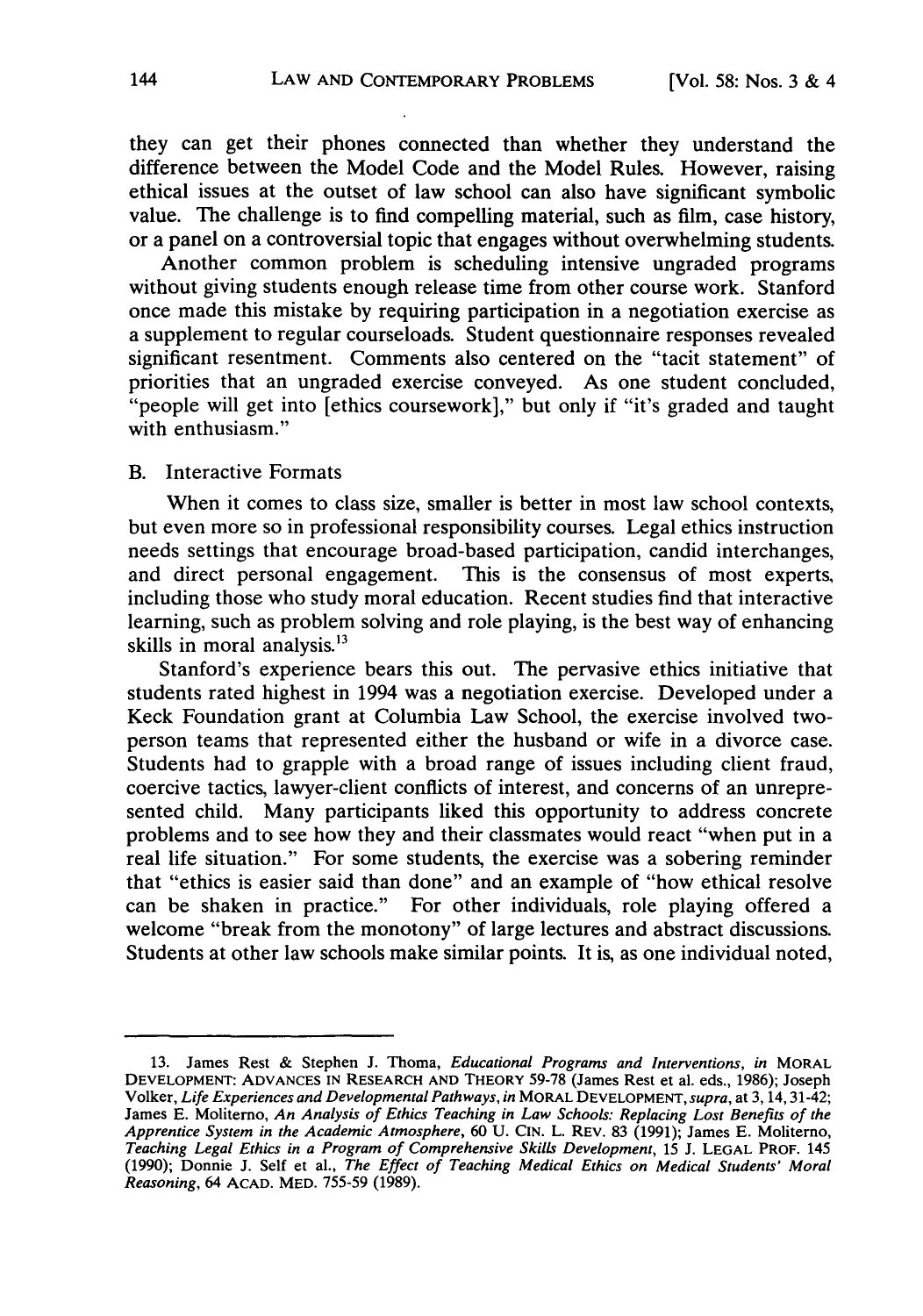"not easy to discuss Durkheim with a hundred of your closest friends."<sup>14</sup> Nor are such discussions likely to be as valuable for most individuals as are more practice-oriented interchanges in smaller classroom settings.

# C. Faculty and Student Choice

Nothing poisons the classroom atmosphere more than individuals who do not want to be there. As subsequent discussion indicates, a substantial number of faculty and students feel that way about legal ethics discussions. The problem is not wholly avoidable as long as accreditation standards require law schools to provide professional responsibility instruction. If a school decides (appropriately in my view) that such instruction will be effective only if integrated throughout the curriculum, then some professors probably will be unwilling participants in the enterprise.

It is possible, however, to reduce resistance by giving students and faculty a measure of choice about their involvement. At Stanford, for example, firstyear teachers who do not wish to provide professional responsibility instruction have had the option of giving up class hours for programs taught by colleagues and visiting practitioners. Upperlevel students will now have the oppotunity to satisfy their ethics requirement by completing either the basic professional responsibility class, or some other elective that presents significant ethics material, such as Negotiation, Trial Advocacy, Tax, Family Law, Criminal Defense, or Prosecution.

Any method of handling professional responsibility requirements presents tradeoffs. Allowing first-year professors to opt out or to cede their ethics time to special programs is hardly an ideal solution; that strategy discourages students from raising ethics questions at other points during the semester and makes it difficult to include such material on the final exam. Law schools teach in subtexts as well as texts, and a faculty member's pervasive silence about professional responsibility sends a clear and counterproductive message. Yet as student evaluations also make clear, reluctant coverage sends the same signal and occupies time that could more profitably be spent by colleagues committed to the enterprise. On balance, an opt-out provision for faculty makes sense. It is encouraging that, in the last two years at Stanford, faculty have rarely chosen that option.

Students, however, should not receive the same prerogative, since those who are likely to exercise it may be the ones who most need exposure to ethics issues. But maximizing choice for students is more likely to promote engaged discussion than requiring everyone to take a standardized professional responsibility class. That is particularly true if the requirement involves an upperlevel course. As Stephen Bundy notes, "the requirement chafe[s] more

<sup>14.</sup> Stephen McG. Bundy, Ethics *Education in the First Year: An Experiment,* **58** LAW & CONTEMP. PROBS. **19** (Summer/Autumn 1995).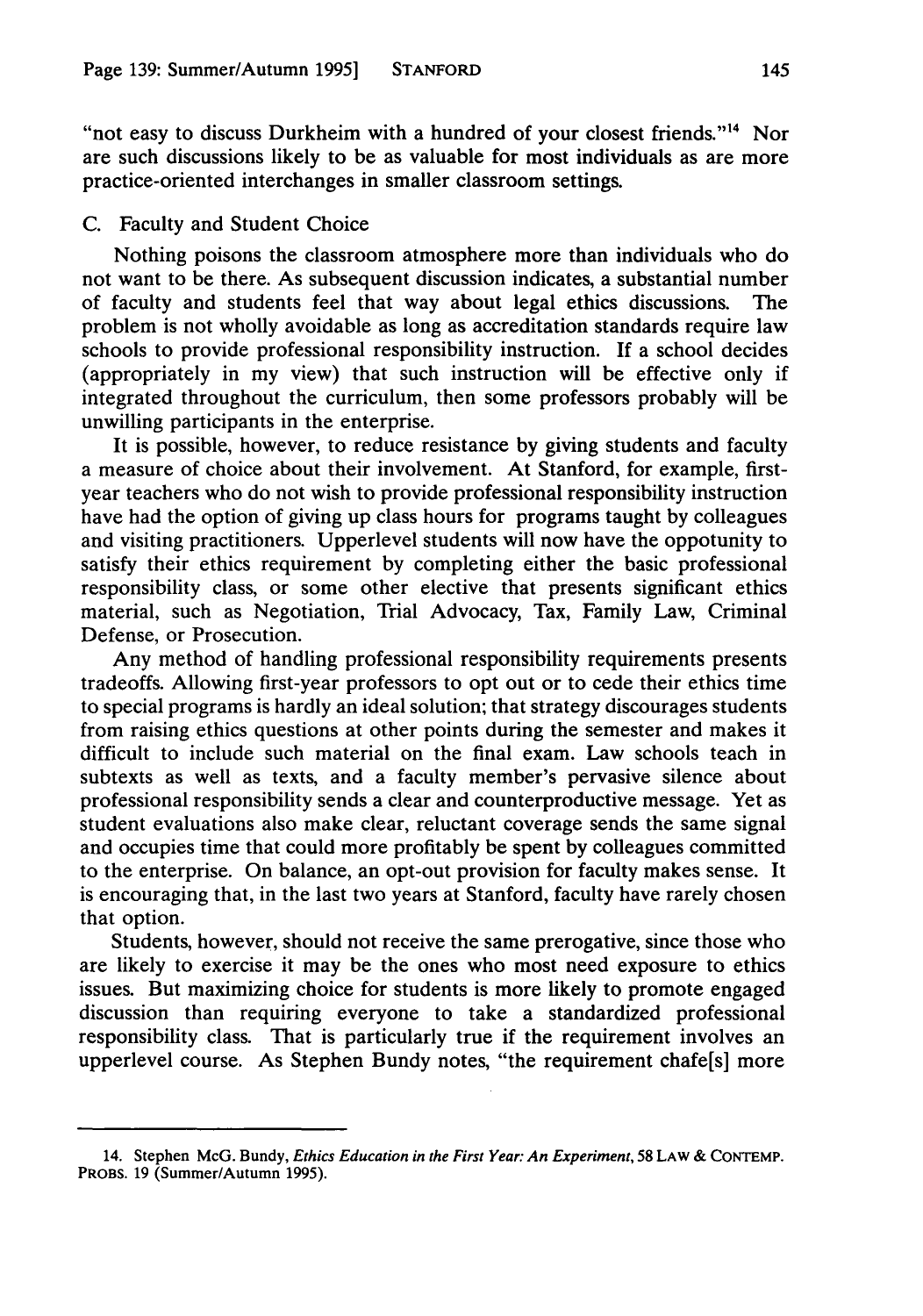severely once students [have] had a taste of freedom in course selection."<sup>15</sup> Yet there are also advantages in putting mandatory coverage in the second or third year; students have a better understanding of professional responsibility issues after they have had broader exposure to legal rules and practice norms.

It also helps if individuals are able to ground their ethics discussions in the substantive areas that hold greatest interest to them personally. One of Stanford students' principal criticisms of the first-year program was that some of the sessions, particularly the materials on criminal practice and family law, did not seem relevant to their own career plans. While that difficulty cannot be escaped entirely, it can be mitigated by focusing on diverse practice areas in the first year and by offering a variety of ethics-related electives in the second and third years.

Choice is equally critical in the course material available for curricular integration. As noted earlier, my text on teaching ethics pervasively attempts to accommodate different teaching approaches by including a broad array of issues and an equally wide range of doctrinal and interdisciplinary material. The text also offers opportunities to address questions involving race, class, and gender, which are not always well represented in casebooks. For example, my chapter on constitutional law includes ethical problems concerning government lawyers' responsibilities in the World War II Japanese internment cases, class action counsels' obligations in school desegregation cases, and feminist advocates' difficulties in identifying "women's interests" on issues like pornography regulation.<sup>16</sup> How best to address such concerns will, of course, vary considerably among law school classes. To structure effective presentations, faculty need a broad menu of materials from which to choose.

#### D. Classroom Tolerance and Codified Standards

Professional responsibility inevitably involves issues of personal responsibility on which students have strong views. The challenge for legal education is to create classroom atmospheres that encourage candid and self-critical exploration of competing values. Problems run in two quite different directions. One risk is that professors will allow their own perspectives to dominate discussion and stifle opposing views. Alternatively, if faculty studiously avoid taking a position, the course can end up undermining moral judgment. By offering students a steady diet of seemingly insoluble dilemmas, professional responsibility classes can inadvertently foster skepticism, relativism, and cynicism. Moreover, since total objectivity is never possible, faculty who attempt such a stance often are masking values that should be open for challenge.

The preferable alternative is a classroom climate that encourages toleration without eroding commitment. While on many issues there are no objectively valid answers, not all answers are equally valid. Some are more consistent,

**<sup>15.</sup>** *Id.* at 22.

<sup>16.</sup> RHODE, **PROFESSIONAL** RESPONSIBILITY, supra note 4, at 506-25.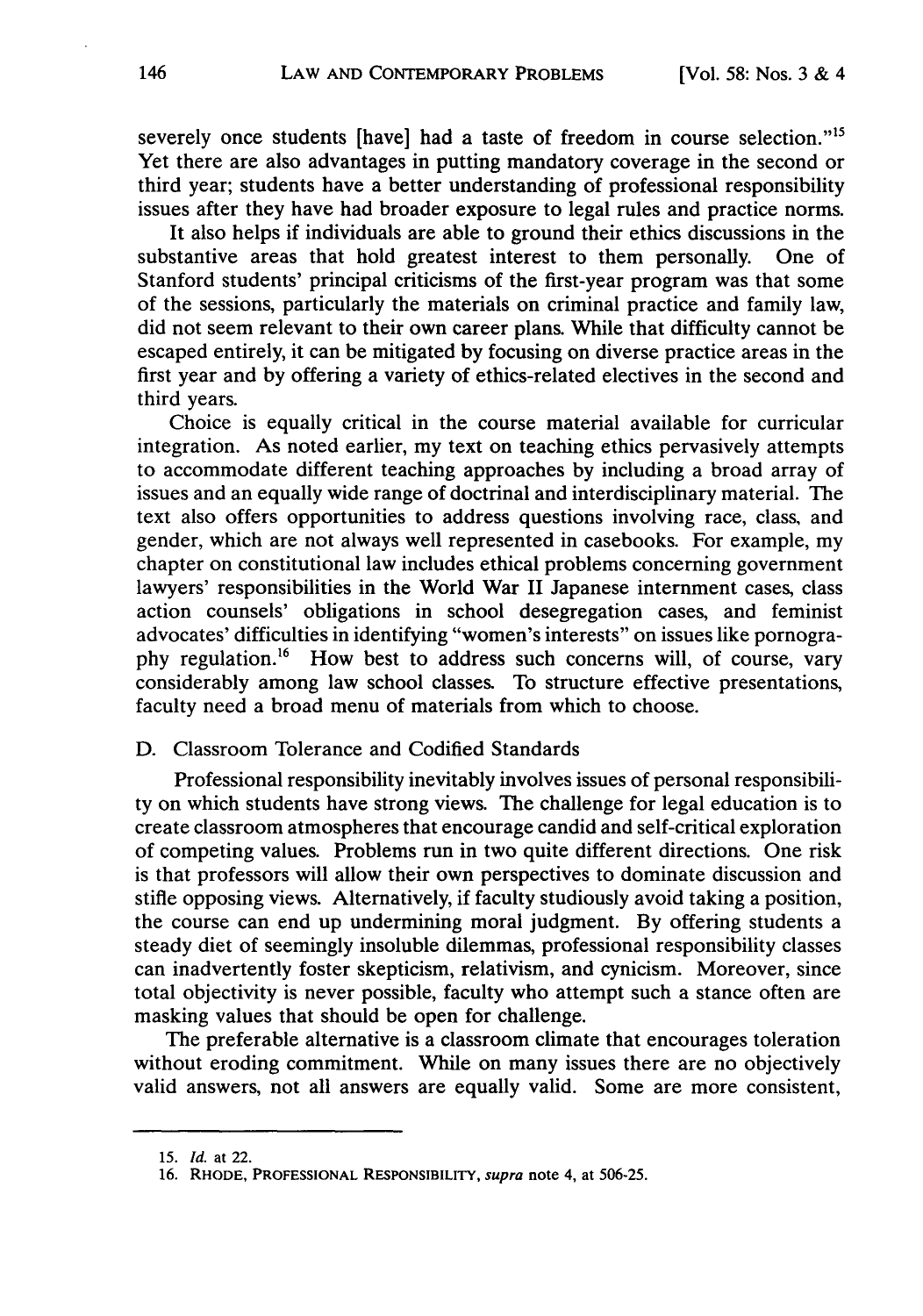coherent, and respectful of evidence. Nor do all issues of professional ethics present intractable personal dilemmas. Many regulatory issues call for the same skills of legal interpretation and policy analysis that are standard fare in other law school classes. We do not expect faculty or students to suspend judgment in those contexts; we should view professional responsibility courses no differently.

A related set of risks involves the role of bar ethical codes in shaping ethics curricula. Here again, the difficulties run in opposite directions. As William Simon has noted, rule-bound courses that focus on preparing students for the bar can readily turn into legal ethics without the ethics.<sup>17</sup> In contexts where codified standards are ambiguous, silent, self-serving, or undemanding, students need exposure to competing perspectives. Yet professors who try to teach a course in moral philosophy will end up alienating or speaking past a substantial part of their audience. In one telling case, a student (not at Stanford) advised a classmate to avoid taking a particular professional responsibility course because the professor "asks a lot of uncomfortable questions about what you think is right and never spends any time teaching the rules  $\dots$ <sup>18</sup>

The difficulty in striking the right balance between codes and more valueladen materials is compounded by students' inconsistent preferences. Some responses to the Stanford survey favored greater attention to the rules, a focus that appeared preferable to "meandering dorm-like discussions" of moral issues. By contrast, other students found the rules "useless—they tell you how to get around being ethical not how to be ethical."

These challenges in structuring an effective professional responsibility class are not unique to this subject. Any course can present similar Goldilocks dilemmas: Teachers can always provide too much or not enough of their own views or of codified rules. Moreover, faculty who are truly committed to the subject can often succeed with approaches that fall on either side of the continuum.

Interestingly enough, the two Stanford professors who received the most positive ethics evaluations for first-year courses employed quite different approaches.<sup>19</sup> One was contracts professor who set aside two full class sessions for professional responsibility discussions. She assigned material from my text concerning issues of duress, undue influence, unconscionability, and unilateral mistakes. Included in this material was a representative range of questions involving professional responsibility. For example, what are lawyers' obligations of candor, confidentiality, and client loyalty when they know that an opposing party is ignorant of a material fact or is about to sign a contract with an

<sup>17.</sup> William H. Simon, *The Trouble With Legal Ethics,* 41 J. LEGAL EDUC. **65, 66** (1991).

<sup>18.</sup> Daniel S. Kleinberger, *Ethos and Conscience-A Rejoinder,* 21 CONN. L. REV. 397, 401 n.23 (1989).

<sup>19.</sup> These approaches are analyzed in depth in Jon Blazer, Student Responses to Stanford Law School's Efforts at Pervasive Ethics Instruction (1995) (unpublished student paper, on file with the author).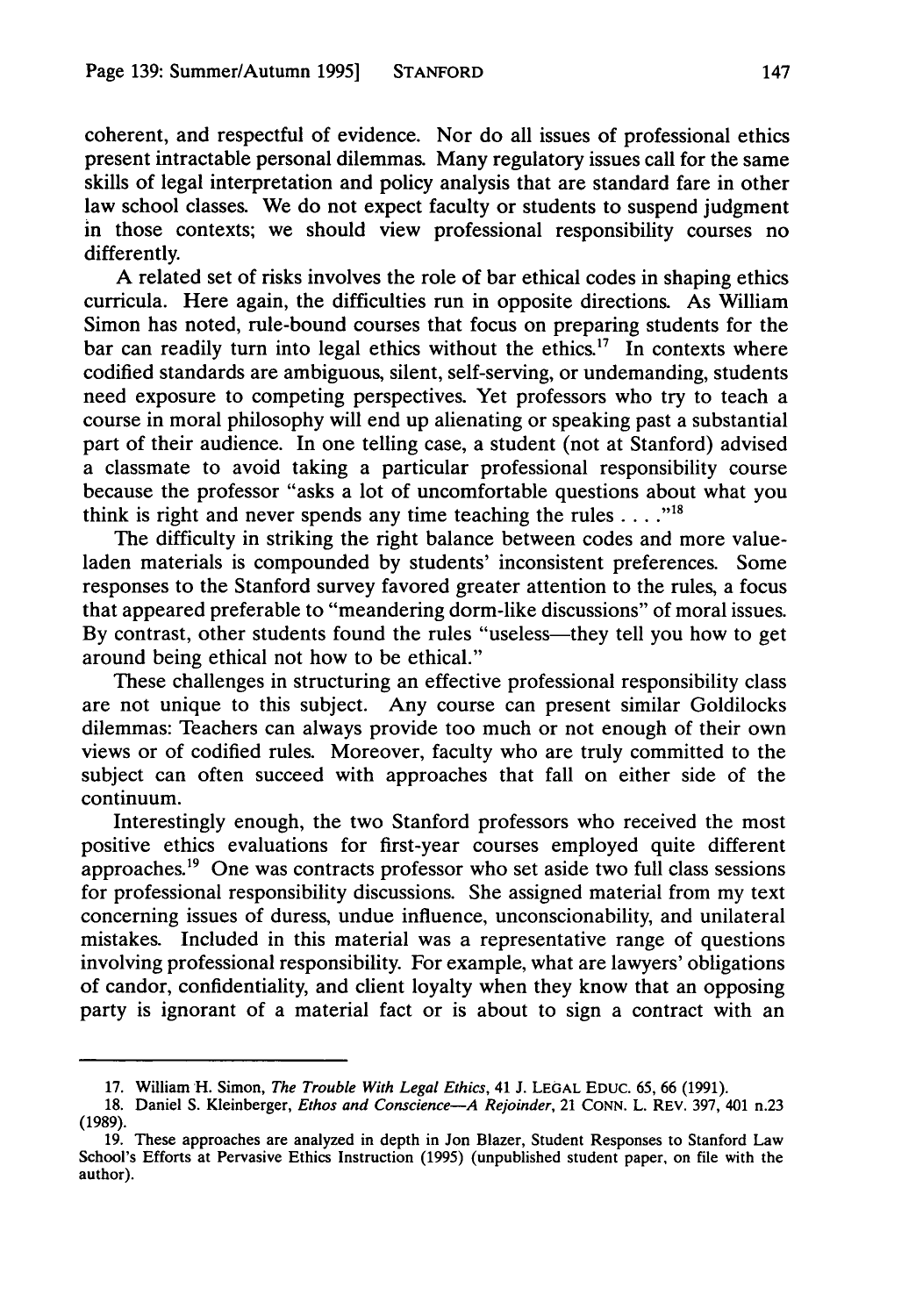unenforceable clause? What kinds of contractual conditions can law firms impose on departing partners? Should attorney whistleblowers have rights to sue for wrongful discharge? Under what, if any circumstances should lawyers police the fairness of a bargain? Such questions provide opportunities to focus both on Model Rule provisions and on broader issues of professional conduct. Students generally liked the mix, and several noted with approval that this professor was not "afraid to say some behavior is flat out unethical."

By contrast, another faculty member was equally successful with a less structured and less rule-oriented approach. Her course on civil procedure integrated ethics issues into multiple class sessions, relied more heavily on spontaneous discussions, and focused students' attention on how they personally would resolve difficult dilemmas. An invited practitioner who discussed professional responsibility issues in sexual harassment cases was also highly effective. Her presentation underscored the relevance of ethical questions in daily practice.

Such examples reinforce the point noted earlier; commitment to the subject is more crucial than choice of technique. But it is also true that efforts to build such commitment bump up against some long-standing obstacles. Reservations about the value of professional responsibility instruction remain common among both faculty and students. As the following discussion suggests, efforts to address such skepticism should be a central part of any curricular integration program.

#### III

# THE RATIONALE FOR PERVASIVE ETHICS

Although an extended defense of professional responsibility instruction is beyond the scope of this article, the two most common objections deserve at least brief review. One criticism involves the ineffectiveness of moral education in general; the other concerns problems with curricular integration in particular.

# A. Legal Education, Ethical Values, and Ethical Conduct

The first objection is that postgraduate education in moral responsibility offers too little too late. As one Stanford student put it, "trying to teach ethical standards in the classroom is a total waste of time-mere discussion won't change attitudes that have been shaped by twenty-odd years of experience." Another student added, "[u]nless there is something that we need to know that we didn't learn in kindergarten, it's not worth the time or money. Not only are there many important and opaque legal issues we learn in [our] first year, but we're paying \$20,000 to spend our time on them." A related claim is that even if law school education has some marginal effect on student attitudes, it will have little impact on their later practice. Moral conduct is highly situational,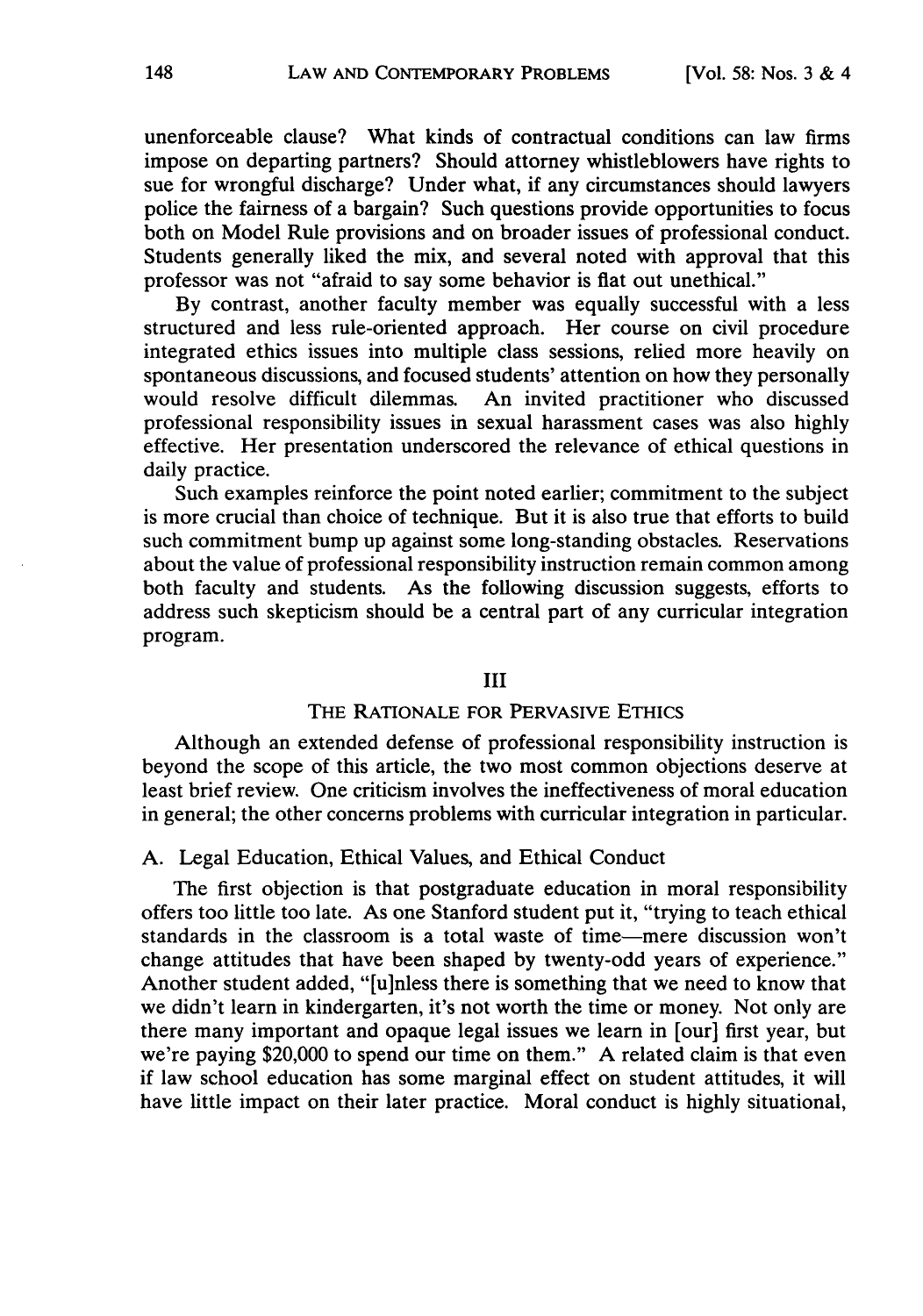and critics argue that contextual pressures are likely to dwarf any lingering effects of classroom moralizing.<sup>20</sup>

There is something to these claims, but not nearly as much as some faculty and students imagine. First, ethical values are by no means as fixed as critics contend. Recent psychological research indicates that significant changes occur during early adulthood in peoples' basic strategies for dealing with moral issues.<sup>21</sup> Through interactive education, individuals can enhance skills in ethical analysis and increase their awareness of the situational factors that skew judgment. Over 100 studies evaluating ethics courses find that well designed curricula can significantly improve capacities for moral reasoning.<sup>22</sup>

Moreover, not all professional responsibility issues involve matters of deep moral significance. Some concern bar regulatory standards and legal decisions that students will not have encountered before law school and that are not qualitatively different from the material in other courses. Even on more valueladen issues, professional standards sometimes depart from what personal moral intuitions might dictate. Future practitioners need to know where the bar draws the lines before they are in a position to cross one.

Despite the importance of situational pressures, psychological research also generally finds some modest relationship between moral judgment and moral behavior.<sup>23</sup> How individuals evaluate the consequences of their actions can be critical in shaping conduct, and education can affect those evaluative processes. It can also make individuals aware of ways that economic incentives, peer pressures, structures of authority, and diffusion of responsibility affect decisionmaking.<sup>24</sup> Most lawyers who have taken legal ethics courses give them some credit for helping to resolve ethical issues in practice.<sup>25</sup> Surveyed lawyers and students also have favored maintaining or expanding ethics coverage in law

<sup>20.</sup> A vast array of research documents the variability of moral conduct in response to stress, competition, authority, peer influence, financial incentives, and time pressure. *See* the studies summarized in Rhode, *Ethics by the Pervasive Method, supra* note 4.

<sup>21.</sup> James R. Rest, *Can Ethics be Taught in Professional Schools? The Psychological Research, in* EASIER SAID THAN DONE 22, 23-24 (1988); James R. Rest et al., *An Overview of the Psychology of Morality, in* MORAL DEVELOPMENT, *supra* note 13, at 3, 14.

<sup>22.</sup> Rest, *supra* note 21, at 23-24; *see also* James S. Leming, *Curricular Effectiveness in Moral/Values Education: A Review of Research,* 10 J. MORAL EDUC. 147 (1981).

<sup>23.</sup> Albert Bandura, *Social Cognitive Theory of Moral Thought and Action*, in HANDBOOK OF MORAL BEHAVIOR **AND DEVELOPMENT** 45, 53 (William M. Kurtines & Jacob L. Gerwitz eds., 1991); Walter Mischel & Harriet N. Mischel, *A Cognitive Social-Learning Approach to Morality and Self-Regulation, in* MORAL DEVELOPMENT AND BEHAVIOR: THEORY, RESEARCH, AND SOCIAL ISSUES 84, 101-07 (Thomas Likona ed., 1976); Augusto Blasi, *Bridging Moral Cognition and Moral Action: A Critical Review of the Literature,* 88 PSYCHOL. BULL. 1 (1980)(concluding that most recent studies suggest a correlation between developmental stages in moral reasoning and altruism, honesty, and resistance to peer pressure).

<sup>24.</sup> For discussion of these general goals of professional responsibility instruction, see David B. Wilkins, *Redefining the "Professional" in Professional Ethics: An Interdisciplinary Approach to Teaching Professionalism,* 58 LAW & CONTEMP. PROBS. 241 (Summer/Autumn 1995).

**<sup>25.</sup>** FRANCES K. ZEMANS & VICTOR **G.** ROSENBLUM, THE MAKING OF **A** PUBLIC PROFESSION 176- 77 (1981).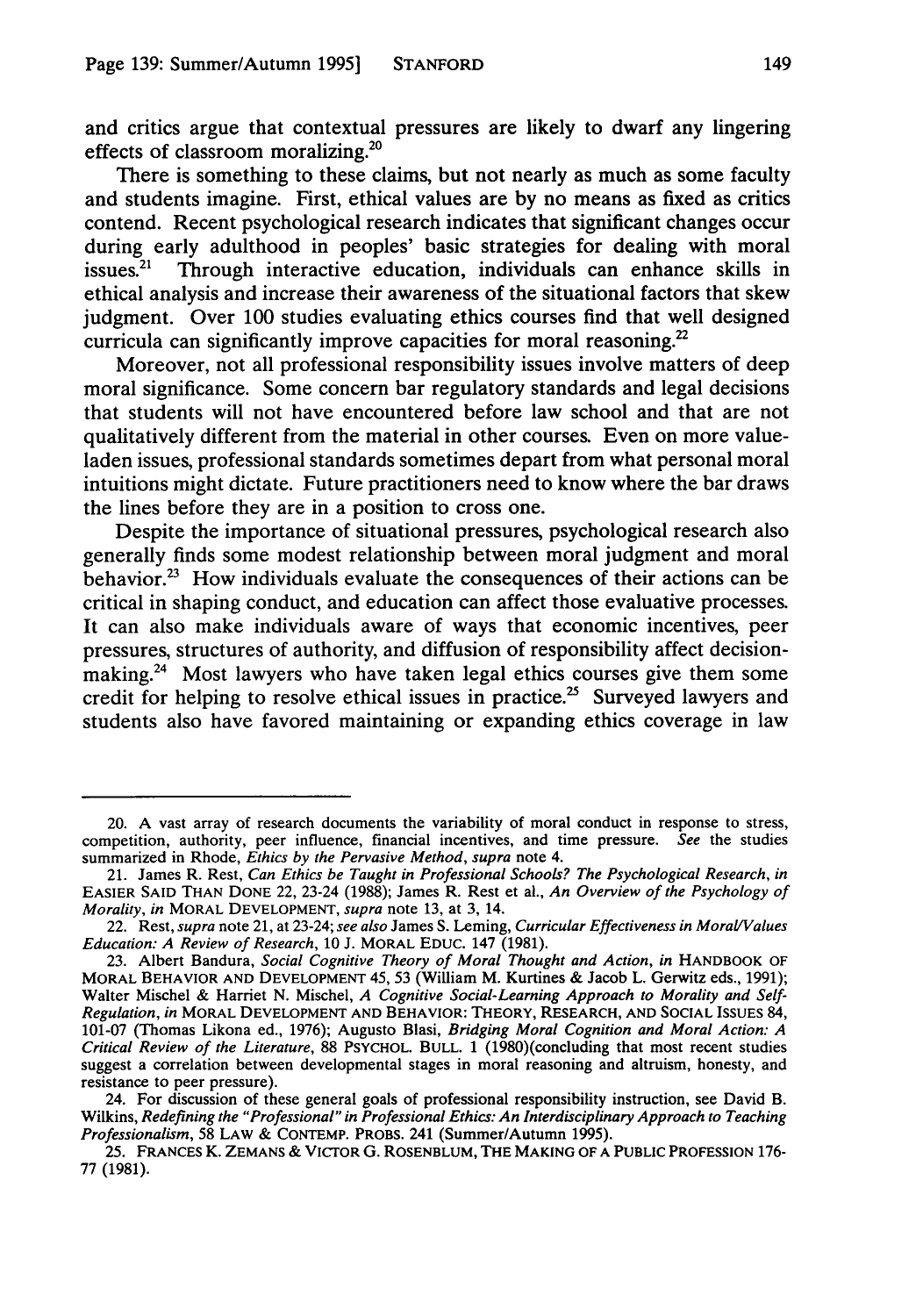schools.<sup>26</sup> Indeed, four out of five Stanford students want professors to devote more attention to professional responsibility issues. There is, in short, stronger evidence concerning the value of professional responsibility instruction than of most legal education.<sup>27</sup>

# B. Curricular Integration

For some faculty and students, the problem is not legal ethics instruction per se but rather the attempts to integrate it into the core curriculum. Opponents raise two primary concerns, one practical, the other personal. The first concern is that curricular integration risks unsystematic and uninformed coverage. Many issues, such as candor, confidentiality, and conflicts of interest, cut across substantive areas. A pervasive method risks shallow and repetitive treatment, rather than the in-depth coverage available in a single, focused course. Other issues, such as bar regulatory structures, seldom arise naturally outside of professional responsibility classes. As Stephen Bundy notes,

by giving the pieces of legal ethics a home everywhere, [an exclusively pervasive approach] effectively deprives its core concepts of a home anywhere .... [Students] need a place ... [to] confront in any probing or systematic way, the central ethical concepts.., and regulatory alternatives that underlie all areas of professional ethics and regulation.<sup>28</sup>

The obvious answer to this objection is that pervasive coverage should serve to supplement, not substitute for, separate coursework focused specifically on ethics. Minimal coordination can prevent substantial gaps or overlaps. Stanford has attempted to minimize such problems by surveying first-year faculty about their intended materials and holding one general meeting to discuss these plans.

The second major concern is that most faculty lack expertise in legal ethics issues. This has an equally straightforward solution. It is not difficult to develop familiarity with some basic professional responsibility concerns that fit naturally with substantive coverage. Course materials specifically designed for that purpose are now readily accessible.<sup>29</sup>

Of course, some professors will always feel discomfort wandering into a substantive area outside their expertise. This is especially true of issues like conflicts of interest, which have attracted an increasingly complex body of law. A little knowledge feels like a dangerous thing. But an increasing array of background materials is now available to address those concerns. A major objective of my own pervasive ethics text is to put in broader context professional responsibility topics that arise in core courses. To that end, my book includes extensive cross references; it links problems in substantive law chapters such as contracts and torts to relevant overview chapters on confidenti-

<sup>26.</sup> *Id.* at 180.

<sup>27.</sup> Zemans and Rosenblum's study suggests that legal education in general does a poor job in preparing future lawyers for many of the tasks that are most crucial in practice. *See generally id.* 28. Bundy, *supra* note 14, at [text with note 28].

<sup>29.</sup> *See* RHODE, PROFESSIONAL RESPONSIBILITY, *supra* note 4. A full bibliography of such materials is available from the Keck Center on Legal Ethics and the Legal Profession at Stanford.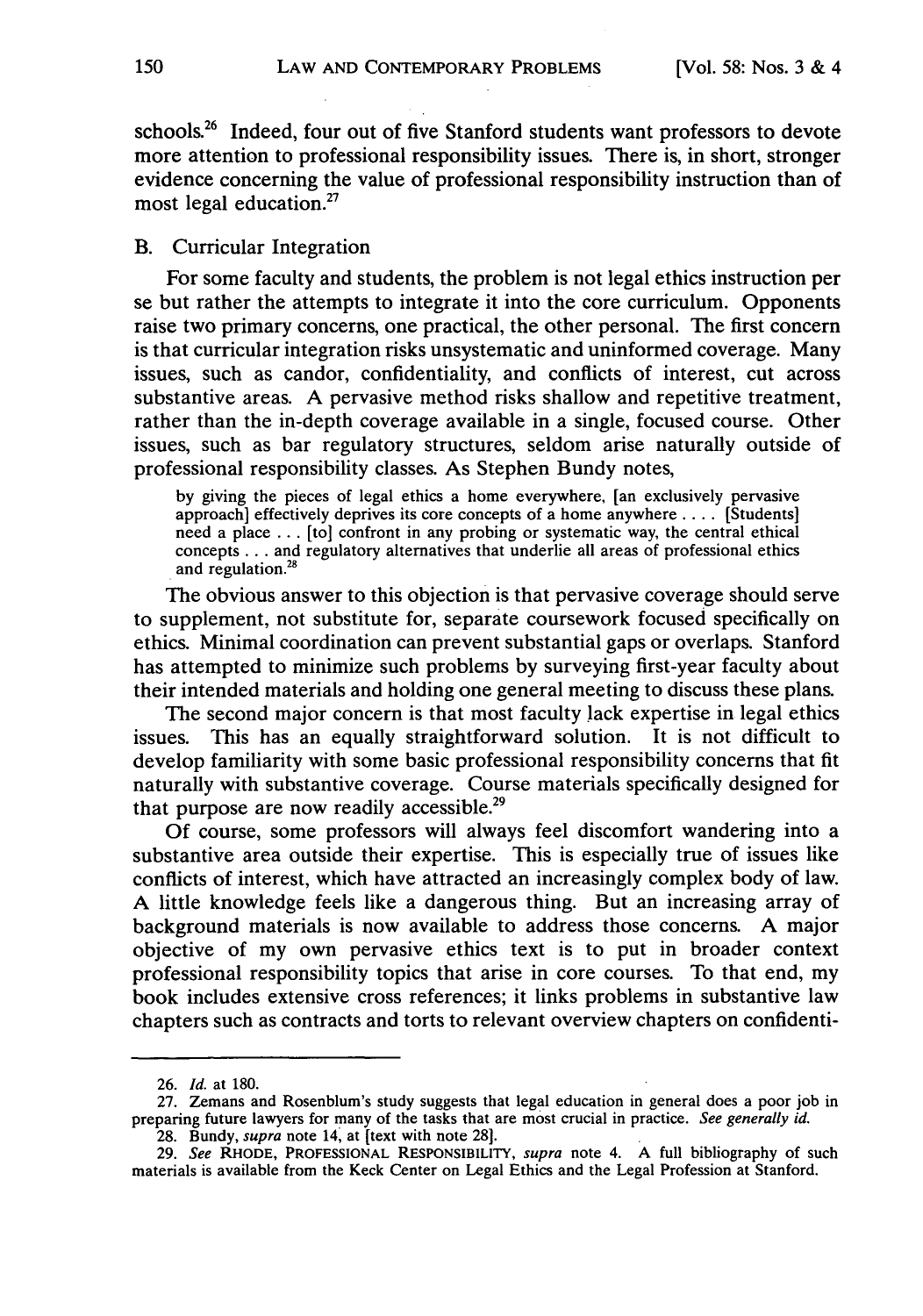ality, conflicts of interest, the advocate's role, and so forth. Professors who want to make sure that they fully understand the applicable rules and policy considerations can read this overview material and assign or summarize any part that they find important for their own subject area. An extensive teacher's manual provides further assistance and helps nonexperts anticipate students' questions and concerns.

The real problem is not that most faculty are unable to address professional responsibility issues with reasonable competence in core courses. It is rather that some would prefer not to do so. Individuals who already feel overextended may not want to invest the start-up costs in mastering new materials. Others worry about entrapment in "touchy feely" or platitudinous discussions.<sup>30</sup>

Conversations involving personal moral commitments often appear particularly difficult to structure. Many students are especially invested in ethical questions. They can also be intolerant and insufficiently self-critical in their views, and readily frustrated by constraints on participation in large classes. The simplest way for faculty to avoid these difficulties is to avoid any topic that produces them. As one Stanford professor candidly put it, "[p]ersonally, I would prefer to teach torts. Can't the experts do this [ethics material]?" Well, of course we can, and at most schools, we do. But as earlier discussion suggested, this delegation also carries a cost. Treating professional responsibility as someone else's responsibility encourages future lawyers to do the same.

#### IV

#### **CONCLUSION**

While integrating ethical issues poses some special challenges, it also offers some special rewards. For many students, these discussions are among their most memorable classroom experiences. At issue is how individuals want to live their professional lives, and students' interest in that topic is frequently infectious. Even faculty who never would have wandered voluntarily into the valley of ethics often end up liking the visit.

Such experiences are, in my view, the most positive legacy of Stanford's pervasive ethics program. A substantial number of professors who once believed that "their" course was not about "that" now have stumbled on topics that they find interesting and important. Some even report that professional responsibility discussions are among their most successful classes.

It is a small step, but that, I suspect, is how curricula always evolve. We will need to lure, prod, and cajole colleagues into entering the valley of ethics, one by one, institution by institution. Many will be glad we did. Legal education will be richer for the effort. Law schools have long proclaimed their commitment to professional responsibility. It is time to translate rhetorical allegiance into curricular priorities.

<sup>30.</sup> *See* sources summarized in Rhode, *Ethics by the Pervasive Method, supra* note 4.